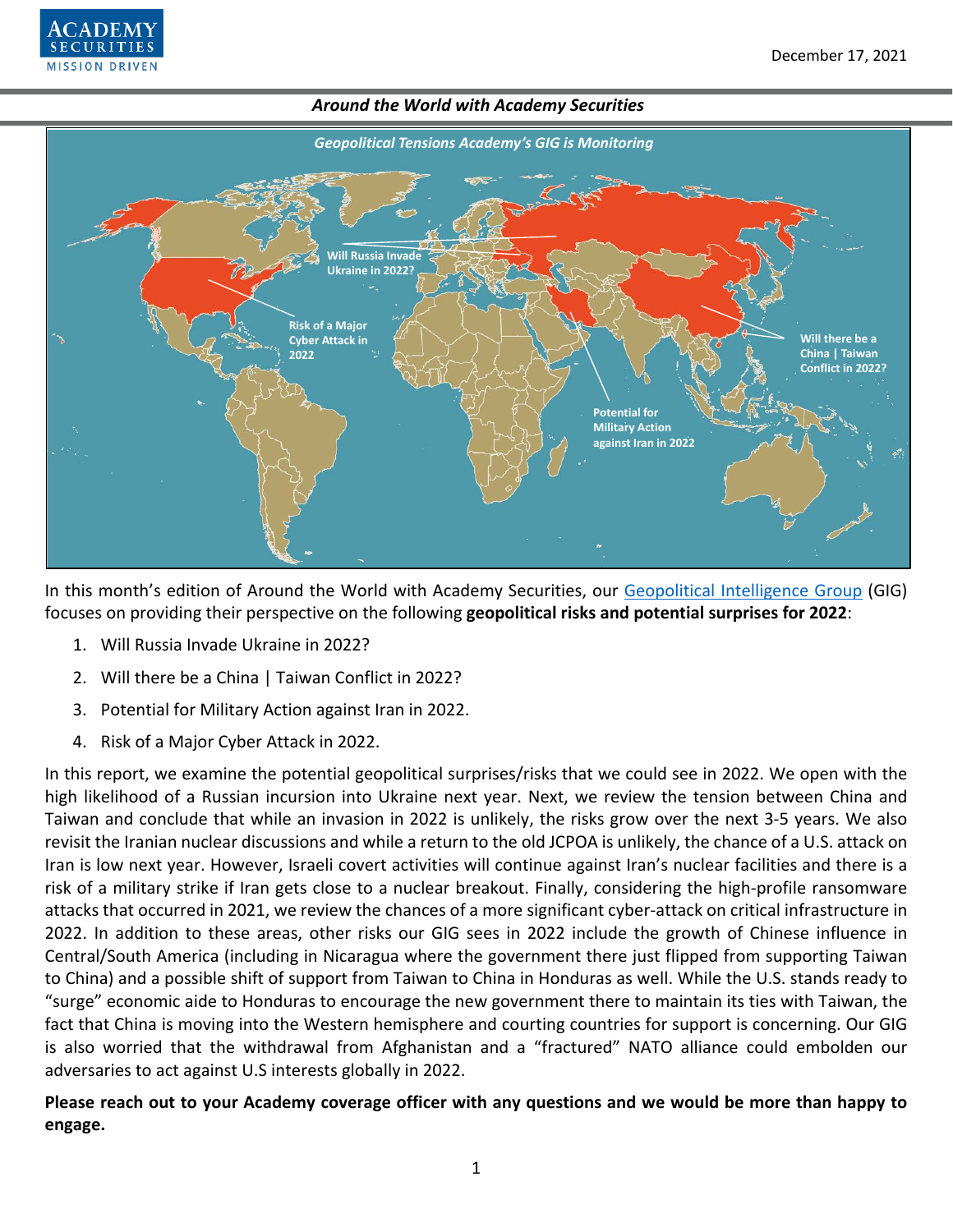

## **Front and Center: Will Russia Invade Ukraine in 2022?**

In our last [ATW](https://www.academysecurities.com/wordpress/wp-content/uploads/2021/11/Around-the-World-with-Academy-Securities_11_30_21.pdf) and recent [SITREP,](https://www.academysecurities.com/will-russia-invade-ukraine/) we addressed the recent buildup of Russian troops on the Ukrainian border. Currently, there are ~100k troops near the Ukrainian border and the concern is that Putin could be in a position to invade by January 2022. While U.S. intelligence does not believe that Putin has made a final decision on whether to invade Ukraine, preparations are being made, including moving more Russian troops to the border and establishing the supply lines that could support a larger incursion into the country. In the December 7<sup>th</sup> virtual summit with President Putin, President Biden made it



clear that there would be severe economic consequences if Russia were to move forward with an invasion. While it would require getting Germany to agree, there is a high likelihood that the Nord Stream 2 would not be granted final approvals if an invasion were to occur. With the high price of energy and a frigid winter heading to Europe, this would have both political and economic implications. In addition, the G7 (Britain, Canada, France, Germany, Italy, Japan, and the U.S.) came out on December  $13<sup>th</sup>$  with a statement that read, "Any use of force to change borders is strictly prohibited under international law…Russia should be in no doubt that further military aggression against Ukraine would have massive consequences and severe costs in response."

While a move into Ukraine would come at a high cost, the fact that Ukraine appears to be moving away from Russia and closer to the West could be worth the risk for Putin. While not a NATO member, the U.S. has shown its support for Ukrainian independence and has supplied Ukraine with \$2.5b in military support, including Javelin anti-tank systems. Putin views the collapse of the Soviet Union 30 years ago as the largest geopolitical disaster of the 20<sup>th</sup> Century. Putin is worried that the positioning of NATO missiles (pointed at Russia) in Ukraine could be an option one day and he will do everything in his power to convince the West that he is capable of mounting an invasion to bring Ukraine back into the Russian sphere of influence. To ease tensions, President Biden has been trying to organize a meeting including a few key European NATO members with Putin directly. This offer has angered some of the Eastern European NATO allies (i.e., the Baltic states). This concerns them because not only do these countries' leaders feel that Russia should not have a say on who is included in NATO, but they also believe that Putin will use this meeting to further drive a wedge in between the West/East members of NATO. Putin has already demanded that NATO rescind the offer made in 2008 to include Ukraine and Georgia in the alliance at some point and that NATO should agree not to hold military exercises/deploy military forces to countries that border Russia. Our GIG will continue to closely monitor the situation, but chances are high that Putin takes advantage of a fractured NATO and executes a military incursion into Ukraine.

# **In 2022, our GIG believes that there is a high chance of a Russian incursion into Ukraine after certain conditions are met and preparations are complete.**

*"Russia has already taken parts of the Donbass region and Crimea from Ukraine. Putin wants all the previous Soviet Bloc countries back under his control. Ukraine is his biggest prize. He remains focused on intimidation, coercion, and influence operations to weaken and overthrow the Zelensky government. His approach is aimed at targeting Ukraine itself, NATO, and the EU. Expect him to continue to push on these doors and see how far he can get. I don't see a cross-border invasion until a series of influence operations by Russia show weakness by the West. He is on that path." - General Robert Walsh*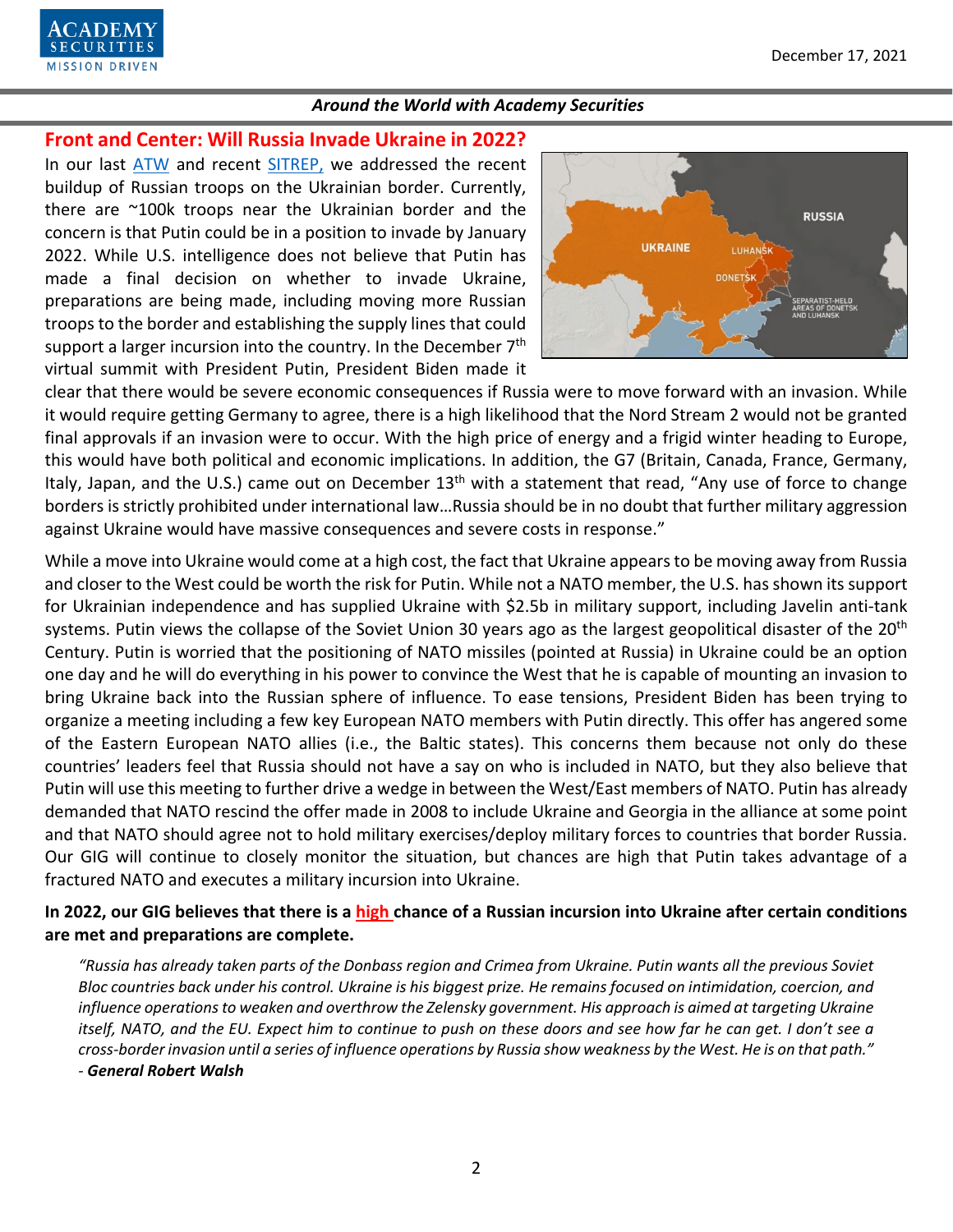

*"If we define "advance" as some number of Russian troops crossing the internationally recognized border between Ukraine and Russia, I'd say that the chances are high (with a moderate chance of a full-scale invasion in 2022). However, Russians in general absolutely hate to lose face in public. So, until someone comes up with a way for Putin to withdraw his troops from the border without losing face, the troops will remain there, and the threat of invasion will remain high." - Captain Wendy Lawrence*

*"Russia will continue to increase gray zone activity in Ukraine to set the conditions for Russia/Russian citizens to look like the victim and then take action to secure a portion of Ukraine, much like they did with Crimea." - General KK Chinn*

*"In 2022, there is more than a 50% chance (of invasion) as there is little downside from Putin's perspective. The way this is developing is that Russia is testing the West (probing for weaknesses) and may attack if an opportunity presents itself. At the same time, Russian authorities understand that any attempt to occupy Ukrainian territory would face widespread public opposition and trigger sweeping western sanctions that could batter the Russian economy. The chaotic withdrawal from Afghanistan may embolden Putin. The situation is complicated by the fact that Ukraine is a former part of the Soviet Union and it is not a member of NATO, and therefore the U.S. has no formal defense treaty obligations with Ukraine. However, it's important to note that the U.S. and Ukraine did sign a strategic defense framework this past August that reiterates the DoD's continued support for Ukraine's right to decide its own foreign policy, free from outside interference, including Ukraine's NATO aspirations.* 

*Right now, we really don't know if the Russian troop buildup is a warning to NATO to back down or an actual buildup to launch an invasion. Putin is an expert at brinkmanship. His economy is not big enough to gain influence on the world stage so he's using his military strength to wield power. That's why you see pressure growing in the West to deter Putin from taking any aggressive action. He will push the EU and U.S. right up to the brink and then may blink or press into Ukraine. I think he just may push into Ukraine using tactics that are confusing and less than a conventional invasion, but none the less, Putin will use Russian forces on Ukrainian soil." - General David Deptula*

# **Will there be a China | Taiwan Conflict in 2022?**

As we discussed in our previous [ATW,](https://www.academysecurities.com/wordpress/wp-content/uploads/2021/11/Around-the-World-with-Academy-Securities_11_30_21.pdf) President Biden met virtually with President Xi and discussed a wide range of topics including Taiwan, cyber, human rights, trade, Iran, and nuclear weapons. The goal of the meeting was to keep the lines of communication open and prevent a military accident that could quickly escalate. Dozens of incursions into the Taiwanese Air Defense Identification Zone this year have caused tensions to rise between China and Taiwan and even resulted in U.S. Secretary of Defense Austin calling these incursions "rehearsals" of China's future intentions. With the U.S. shoring up its partnerships in the region, including the "Quad" and the nuclear submarine deal with Australia and the UK, China is feeling the pressure. While the risk of a near-



term crisis over Taiwan is slim with the upcoming Winter Olympics in Beijing, China continues to speak out against what it perceives as the U.S. overstepping its boundaries. The U.S. inviting Taiwan to the December 9<sup>th</sup> Summit for Democracy and diplomatically boycotting the Winter Games over human rights concerns have further enflamed the tension.

China's Xi believes that a unification with Taiwan must be "fulfilled," and China's military capabilities have grown over the past few years. The August 2021 Chinese test of a hypersonic missile, their development of the DF-21D medium range ballistic anti-ship missile, and their desire to drastically expand their nuclear capabilities have demonstrated that China's military is not anywhere near the same force that quickly backed down during the 1996 Taiwan Strait Crisis. China has also expanded their reach into the South China Sea in "plain sight". Making the situation even more complicated, Chinese and Russian joint naval exercises were conducted in October of this year.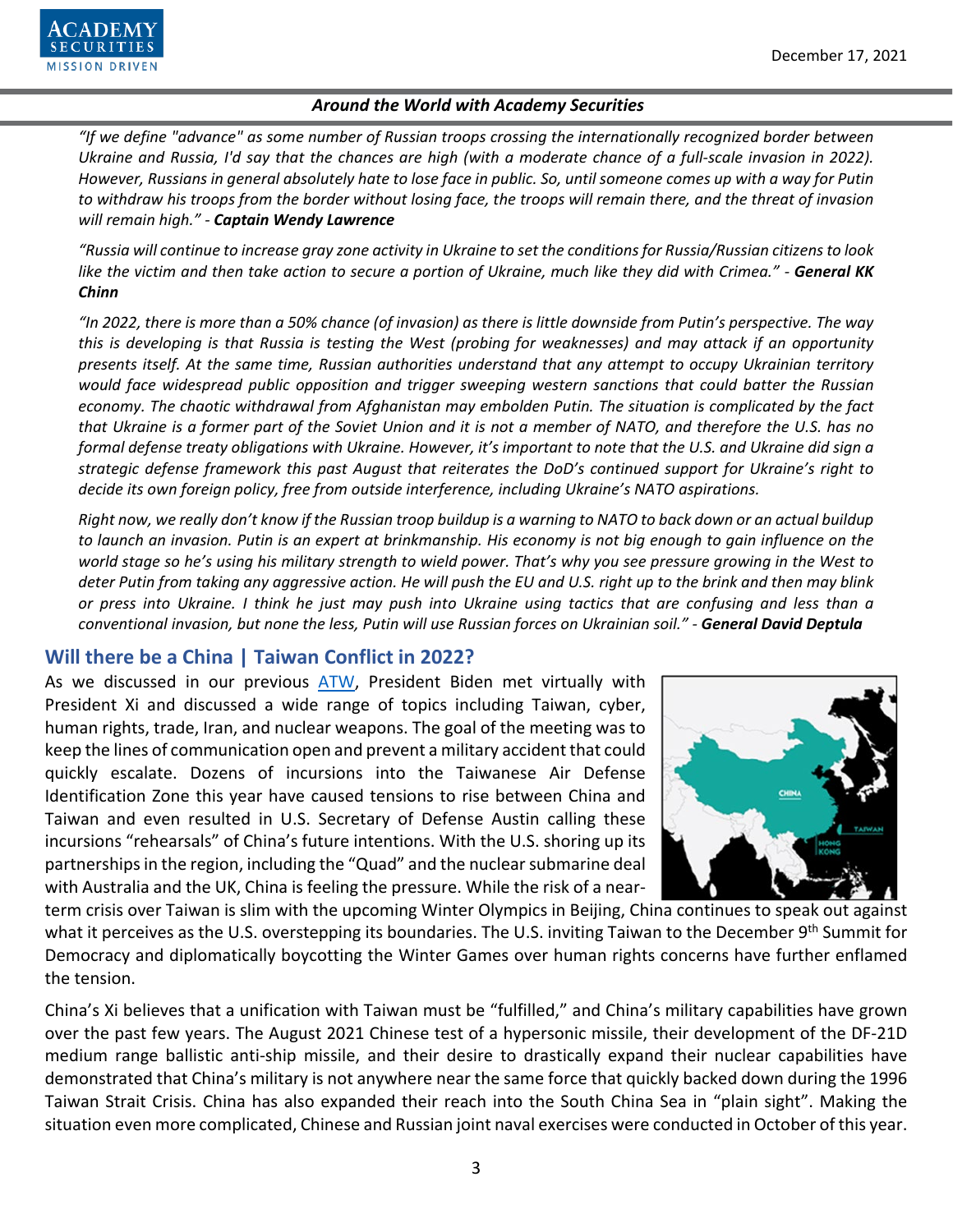

These actions reinforced the concern that U.S. adversaries will continue to engage with one another as they see a growing threat from U.S. partnerships in the region. In addition, during a virtual meeting between Xi and Putin on December 14<sup>th</sup>, regarding the situation on the Ukrainian border, Xi supported Putin's request for security guarantees from the West.

**In 2022, our GIG sees a low chance of a Chinese move on Taiwan, but the risk rises significantly by 2025. However, there is a moderate/high risk of an incident involving China and one of our allies/partners in the region next year.**

*"In the South China Sea, China's military is itching to demonstrate their newly developed military capabilities. However, they will not go to war in the near-term until they feel that they have a "full domination" capability which will take years to develop. Expect small and more serious confrontational events to occur where China begins to intimidate and confront the Quad countries and their partners like we are already seeing with the Philippian Navy and Marine Corps. With respect to Taiwan, I don't see this occurring in 2022 with the Beijing Olympics and the Chinese Communist Party holding its 20th National Party Congress. The intimidation campaign will continue to keep pushing on Taiwan to weaken their resolve along with their regional partners' willingness to come to their aid." - General Robert Walsh*

*"It is not in the self-interest of China to invade Taiwan and be seen as the aggressor. China will continue to work gray zone activities to set conditions for them to be viewed as the victim of aggression and over time through the democratic process, slowly gain control of Taiwan by 2049. In the interim, it is important for the U.S./its allies and partners to remain united in confronting China.*

*However, after the Olympics, there is a strong likelihood that there will be an incident that occurs between China and a member of the Quad/smaller nations in the region. China will continue to project their image as the dominant power player in the region and that they are the primary security provider in Asia. Look for rivals to acquiesce on territorial claims and China to project power to protect oil and natural resources within their nine-dash line." - General KK Chinn*

*"It depends on the definition of "confrontation," but the likelihood of ships and aircraft "playing chicken" with each other is high and I think that China will be the aggressor. With respect to Taiwan, I suspect what China is doing right now is more of a pressure campaign than an actual preparation for an invasion." - Captain Wendy Lawrence*

*"Taiwan is an emotional issue for the PRC. If they were smart, they would back off today and take the long view. Within the next 100-200 years, Taiwan will assimilate into the PRC. However, the PRC sees the U.S. as unlikely to respond, and even if the U.S. does, the PRC feels that they will be able to defeat them, especially if they wait 2-3 years. They know that the U.S. has plans to recapitalize and grow their forces to meet the challenges that the PRC presents, but not until the early 2030s, so they may be willing to apply maximum pressure (to include military action) against Taiwan before 2030. How the U.S. works with the Quad could be key and a form of "containment" of the PRC and may be effective if orchestrated correctly." - General David Deptula*

*"Every century there has been a different leading state: U.S. (20th century), Britain (19th), France (18th), Netherlands (17th), Spain (16th). Who will it be in the 21st century? China's 100-year plan/vision (1949-2049) ends with China being the dominant power in the world. Can the U.S. with its allies and partners unite the smaller and surrounding countries around China to choose sovereignty, freedom, democracy, and make the U.S. their primary security partner or will these countries choose their biggest trading partner (China)? Our strategic center of gravity is our allies and partners, and we need to leverage them to challenge both China and Russia with overwhelming threats in all domains to lend credence to conventional deterrence.* 

*Smaller countries matter because they have a vote in multilateral organizations like the UN. However, when under China's control, they self-censure or support China's action or get penalized economically. We must counter China's political and economic influence by conducting strong messaging campaigns against China, reassuring allies that*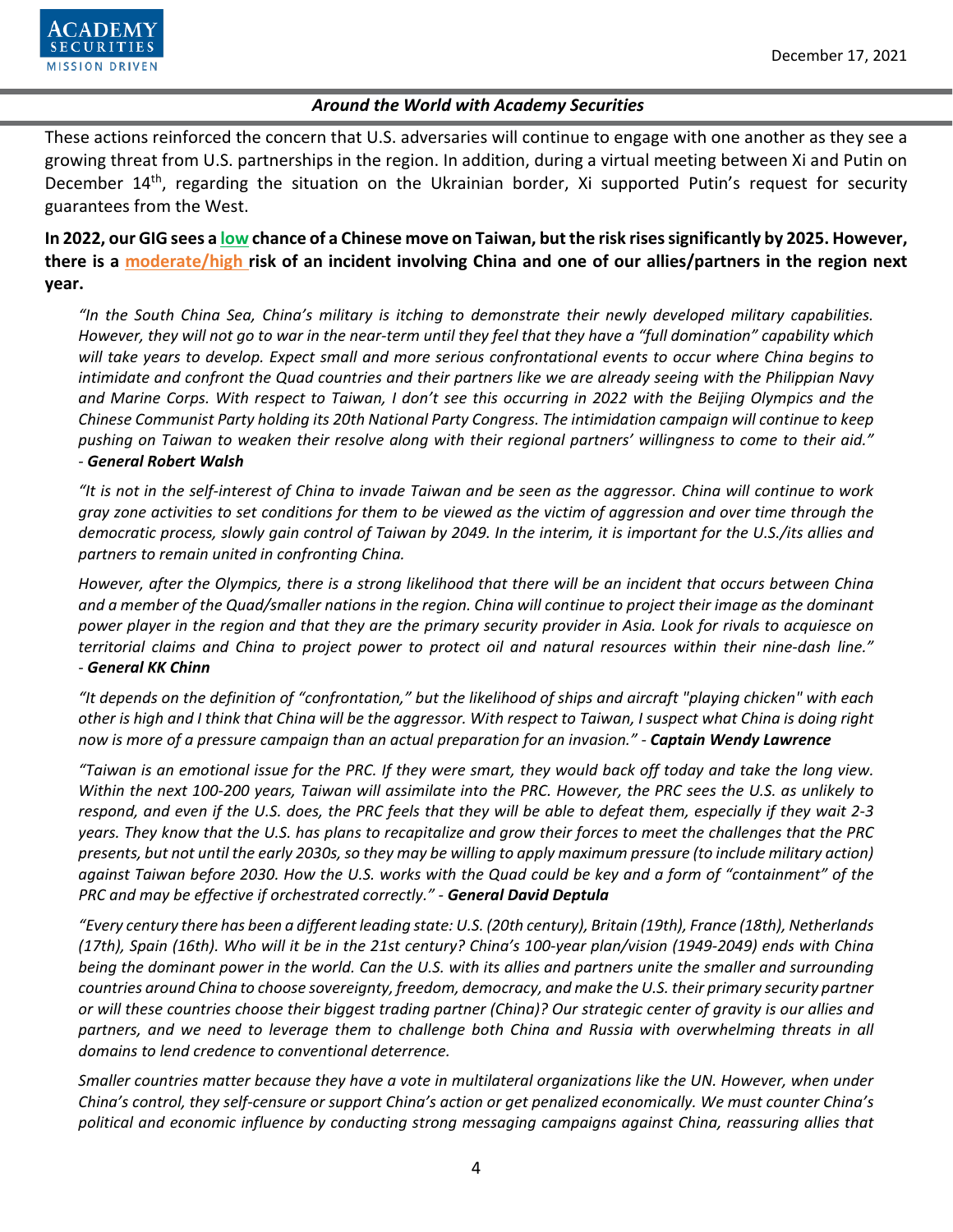

*they can count on the U.S. as part of their larger national security strategy, which includes the deterrence umbrella, and that we will fulfill our long-term security commitments.* 

*The Arctic and Antarctica will become regions of great power competition between Russia, China, and the U.S. Both regions have the strong potential for oil and rare earth minerals that China will need in the future to fuel their growing economy.* 

*In Latin America in 2021, the leftist populist regimes (Venezuela, Nicaragua, Cuba, Bolivia, Argentina, Peru) leveraged or deepened relationships with China, Russia, Iran, and other U.S. rivals. There is a strong potential for this to continue in 2022 with the potential that Honduras, Chile, Colombia, and Brazil turn to China. The region is being enabled by money from our adversaries and we need to develop a strategy or risk losing the region.* 

*China flipped Nicaragua to sever diplomatic ties with Taiwan and we can expect Honduras to be next, leaving only Guatemala and Belize in Central America maintaining diplomatic ties with Taiwan. No surprise this was announced at the same time as the Biden administration's Summit for Democracy. The harsh reality is that countries have options today and U.S. influence has diminished significantly in the Central America region and there is the risk that El Salvador, Costa Rica, Panama, and potentially Honduras could support China in the near future." - General KK Chinn*

## **Potential for Military Action against Iran in 2022**

In our October [ATW](https://www.academysecurities.com/wordpress/wp-content/uploads/2021/10/Around-the-World-with-Academy-Securities_10_27_21.pdf) and our most recent [webinar,](https://www.youtube.com/watch?v=2q5DltN_WCY) we discussed the likelihood of re-entering a nuclear deal with Iran. On December 4<sup>th</sup>, the talks adjourned allowing representatives from the parties involved, including Russia, China, Britain, France, and Germany to brief their respective governments. However, there was little optimism in a deal being reached. This development was not surprising as the new hard line chief negotiator, Deputy Foreign Minister Ali Bagheri Kani, believes the previous deal went too far in restricting Iran's nuclear program and wants all sanctions to be removed and for the U.S. to agree not to leave the deal again.



The state of the negotiations has deteriorated to the point that it is frustrating all parties involved, including China and Russia. Earlier this year, China signed a 25-year economic agreement with Iran and continues to buy Iranian oil in defiance of U.S. sanctions. China took a larger role in the negotiations in Vienna, which means that a breakthrough is possible, or the discussions are close to falling apart. China can use their leverage to their advantage, especially when it comes to other issues of tension with the U.S. However, if these talks do fail, besides sanctions targeting the oil sales to China, covert operations (led by Israel) will likely continue in Iran utilizing the vast network its intelligence service has built. Israel used its network to execute attacks on the nuclear facility at Natanz that not only damaged the buildings in the complex, but also the centrifuge systems. In addition, the Israelis have been conducting joint training exercises with the U.S. Navy's 5<sup>th</sup> Fleet as well as with the UAE and Bahrain.

**Our GIG believes there is a low/moderate chance of a military attack on Iran's nuclear facilities in 2022, but only after all available diplomatic means have been exhausted and Iran is close to a nuclear breakout, which would force Israel to take military action.** 

*"The JCPOA is DOA (i.e., not going to happen). However, the U.S. will take no action against Iran during a Biden administration because they have no stomach for it. Biden's entire national security team is not interested in poking the Iranian beehive. To Israel however, Iran's nuclear threat is real and they will take whatever action is necessary to nip it in the bud. Israel's F-35s will be key in any military action along with cyber and Special Operations Forces." - General David Deptula*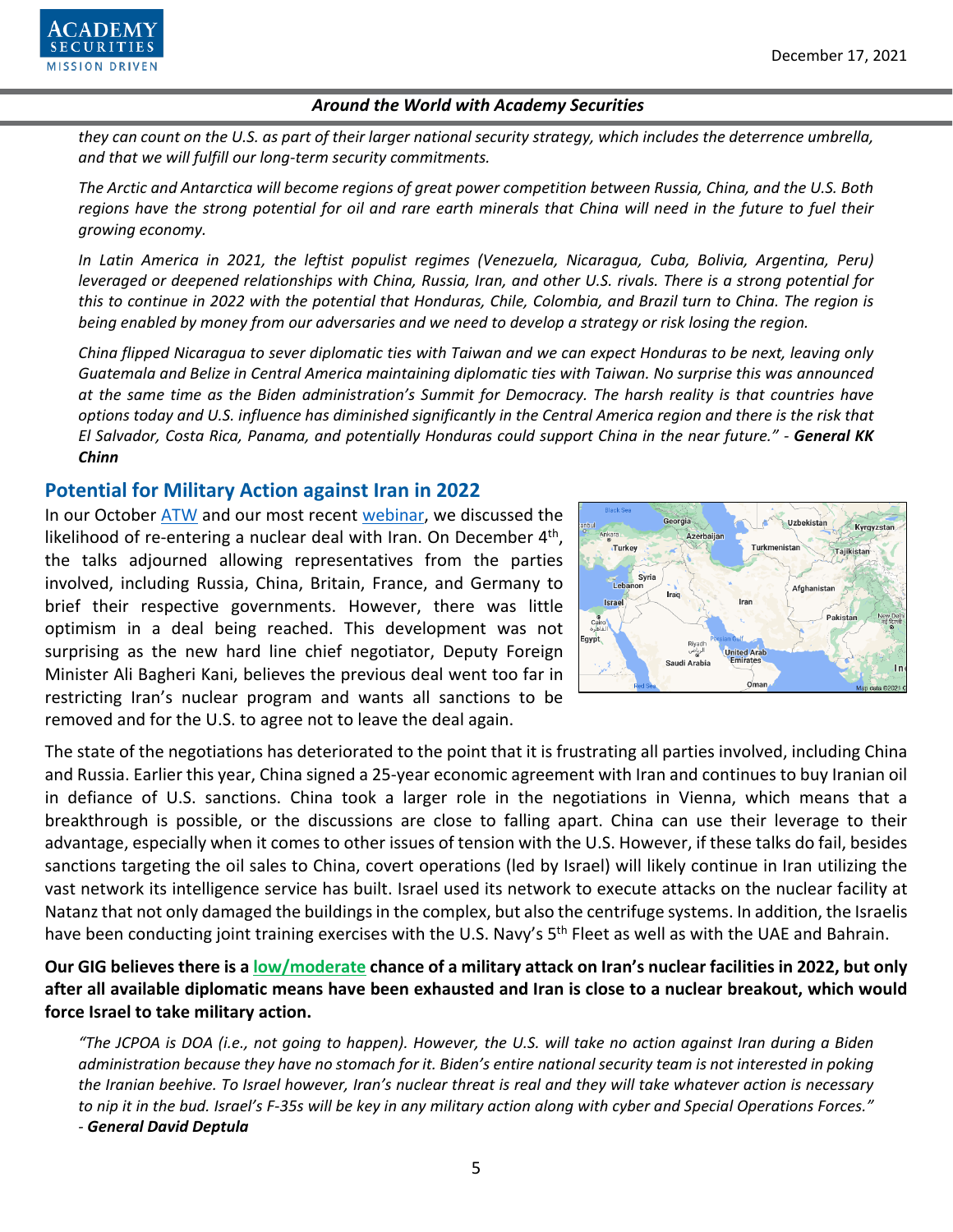

*"There will be a miscalculation by Iran/Iranian proxies at some point in 2022 that will lead to the U.S. conducting military action against Iran. Israel will never allow Iran to develop into a nuclear capable country and will do whatever is necessary to stop Iran from attaining the capability through either covert or overt action." - General KK Chinn*

*"With respect to Israel, (an attack on Iran) is less likely now that Netanyahu is no longer in charge. But like Russia under Putin, it seems to me that Israel doesn't really care what the rest of the world thinks, especially when it comes to what the country perceives as self-preservation. If Iran attacks U.S. troops or assets, the U.S. will respond. If Iran doesn't instigate, then there is a low probability of U.S. action. Regarding the JCPOA, Iran will drag out negotiations, but I think something will get done by the end of the year." - Captain Wendy Lawrence*

*"I don't see an attack by the U.S. on Iran happening in 2022. Also, the U.S. initiated JCPOA negotiations will force Israel to back off their own desire to attack Iran. Israel still respects the Biden administration enough to not act unilaterally. Biden is putting his reputation on the line to solve the nuclear weapons problem diplomatically through the JCPOA negotiations and the strategy he set during his election campaign. The Biden administration wants the JCPOA too much to let details get in the way. They will move throughout 2022 towards a renewed agreement even if they must concede leverage and concessions to Iran. This same negotiating group in the Biden administration negotiated the original agreement during the Obama administration and they are determined to get back to their original plan and reverse the Trump administration's actions." - General Robert Walsh*

# **Risk of a Major Cyber Attack in 2022**

As we reported in our [July](https://www.academysecurities.com/wordpress/wp-content/uploads/2021/07/Around-the-World-with-Academy-Securities-7.28.21.pdf) and [May](https://www.academysecurities.com/wordpress/wp-content/uploads/2021/05/Around-the-World-with-Academy-Securities_5-27-21.pdf) ATWs, a cyber-attack on U.S. critical infrastructure orchestrated by a criminal group/state sponsor came to fruition in 2021. In May, a ransomware attack by a Russian criminal gang called Darkside took down the 5,500-mile Colonial Pipeline which supplies 45% of the East Coast's fuel. While Putin denied supporting the attack, the event highlighted the vulnerabilities of critical infrastructure. In July, the Biden administration (and



European allies) took the significant step of accusing China of the massive hack of the Microsoft Exchange email system. This email system is used by some of the world's largest companies, including many defense firms.

Cyber-attacks have become a global threat to critical infrastructure and in December, Israel led a 10-country exercise (including U.S., UK, United Arab Emirates, Germany, Italy, Austria, Switzerland, the Netherlands, Thailand, the International Monetary Fund, and the World Bank) that tried to increase cooperation between different entities in protecting the global financial system. In addition, the U.S. Cyber Command/NSA led by Gen. Paul M. Nakasone is getting more involved in gathering intelligence and "imposing costs" on entities tied to ransomware attacks on critical infrastructure.

# **Our GIG believes there is a moderate/high risk of a cyber-attack on U.S. critical infrastructure in 2022 and that probability increases in the event of a military conflict.**

*"There is a chance of a significant attack, but a critical cyber-attack against U.S. infrastructure will most likely be held as part of the initiation of, or along with, a major conflict somewhere else to distract and degrade a U.S. response. For example, a PRC move against Taiwan in the mid-2020s." - General David Deptula*

*"There is a small chance of an attack across the U.S. in an integrated fashion to deny or disrupt critical infrastructure that hasregional or national strategic effects. However, there is a 50% chance we could see another Colonial Pipeline ransomware type attack that is more focused on individual companies for monetary gain." - General Robert Walsh*

*"If you think about it, how far away are we from digital risk leading to physical casualties in the future – hospitals, etc. There will be attacks and in a perfect world we will be able to defend against them so it will not cause a massive financial upheaval in the markets." - General KK Chinn*